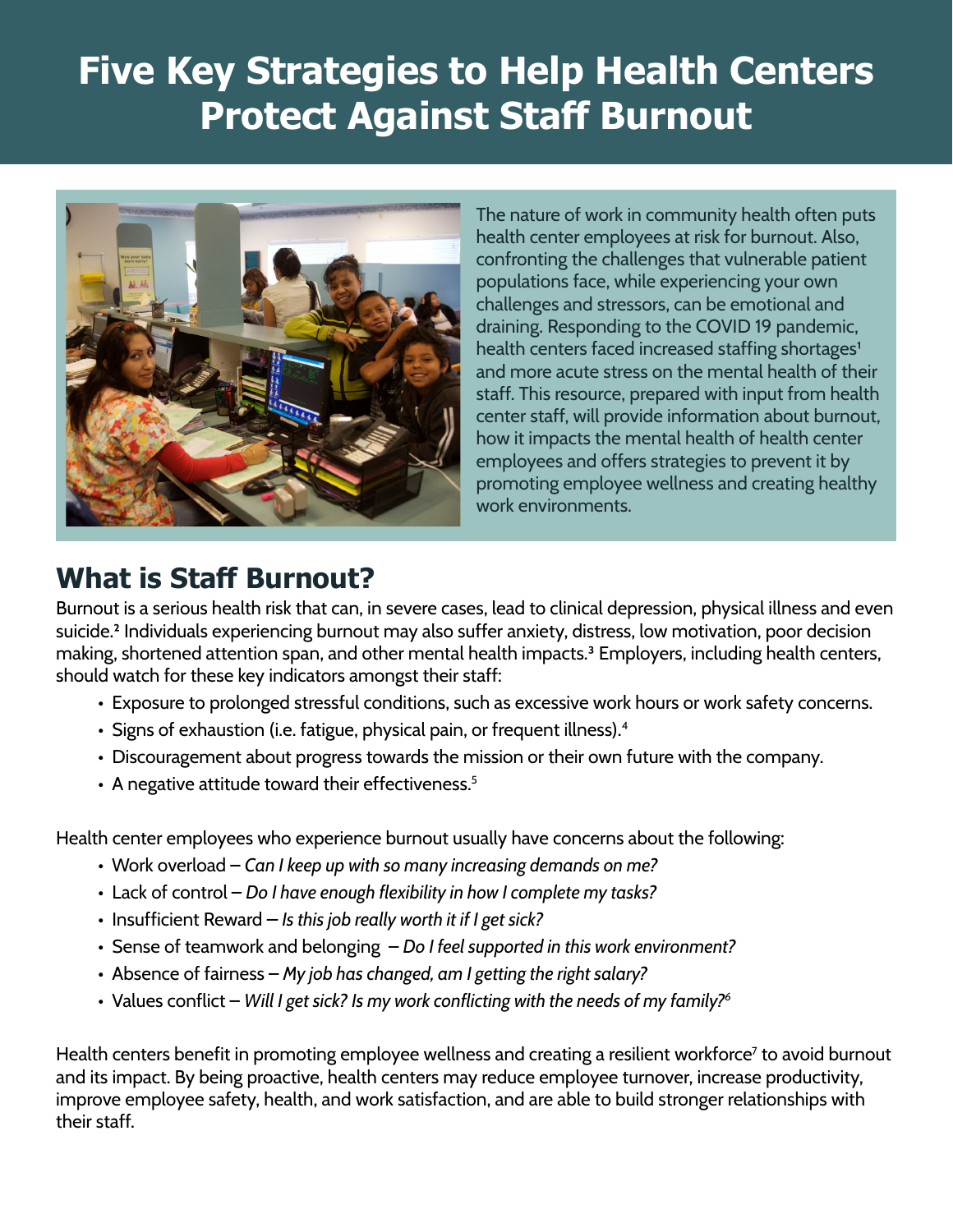## **Top 5 Strategies to Support Employee Mental Health and Well Being**



### **1. Implement a Company-Wide Wellness Mindset**

Recognizing the importance of positive mental health and employee self-care at the organizational level creates collective responsibility and systems of support.<sup>8</sup> Employers should:

- Promote understanding and empathy as part of an organizational commitment to protect the health of employees. Consider creating a "Wellness Statement" or "Self-care Commitment" that includes input from staff and leadership.<sup>9</sup> [Click to view sample organizational statements.](http://tompkinscountyny.gov/files2/wellness/healthyplaces/pdf/Mission-Statement-examples.pdf)<sup>11</sup>
- Recognize the risk of burnout, the serious consequences it can have, and provide training to leaders, managers, and staff on ways to identify its symptoms. Use brochures, website pages and other resources to amplify the message.
- Develop and/or update personnel policies and provide information about employee assistance programs available to staff.



#### **2. Create Solutions at the Organizational Level**

When leaders address employee concerns proactively, they improve organizational communication and build a healthy work environment. Employers should:

- Conduct annual employee surveys find a survey partner that specializes in the health center community to evaluate employee satisfaction, departmental turnover, attendance, and compensation structures.
- Welcome employee feedback provide an effective channel of communication for employees to voice their concerns and needs to leadership.
- Recognize and award employee performance.
- Keep job descriptions up to date and ensure compensation aligns with job duties.
- Offer opportunities for workforce development provide training and offer coaching to help employees grow and build their capacity.



#### **3. Create Sustainable Workloads**

The daily struggle to meet needs with limited resources is a top concern reported by employees. To create sustainable workloads, employers should:

- Use temporary staffing to alleviate workloads.
- Negotiate scheduling or allow staff to provide feedback on their preferences.
- Empower staff to take personal time off to balance work and home life.